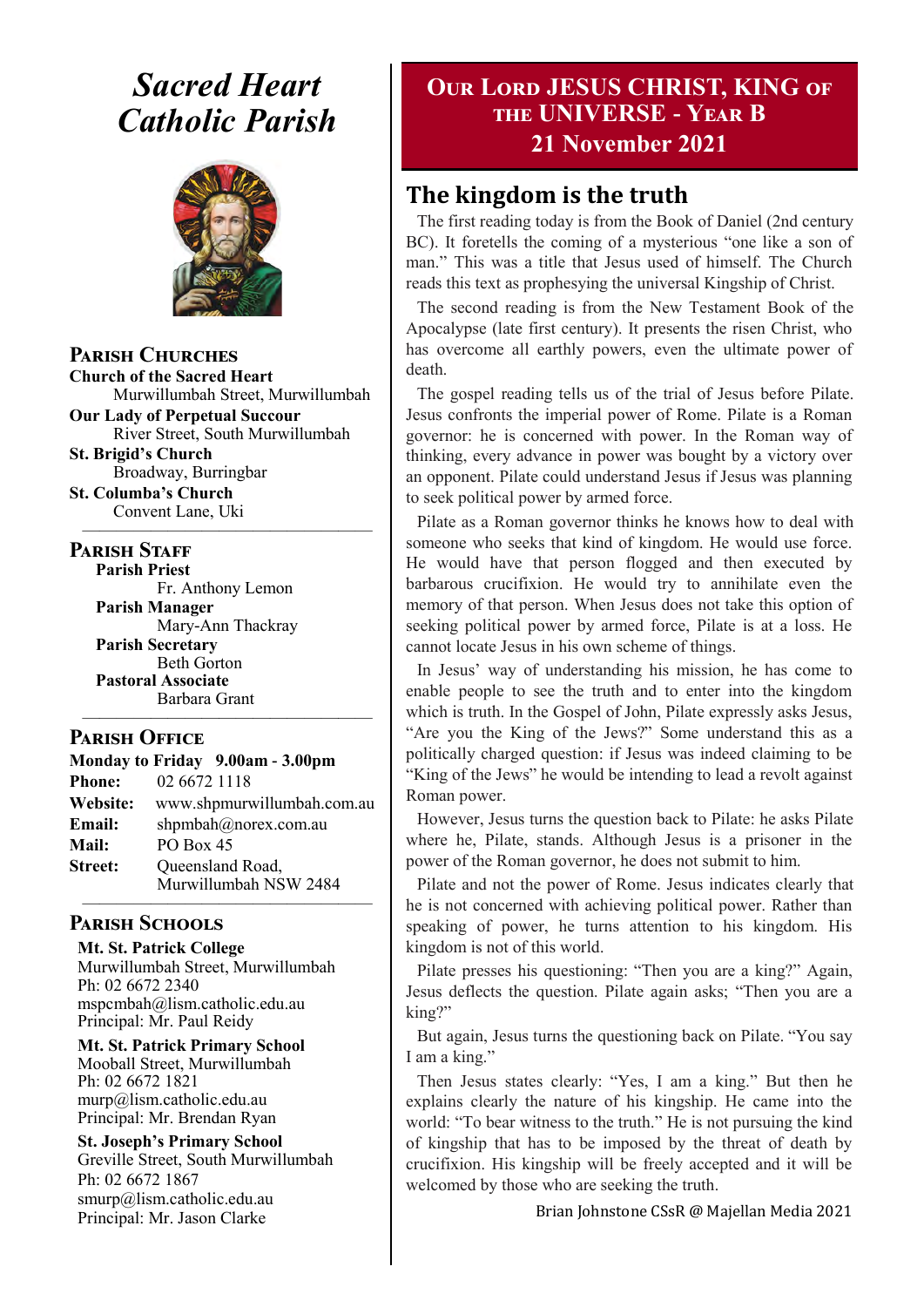# This week in the Parish  $21 - 28$  November

| Saturday 20                                               | 6:00 pm - Vigil Mass - Fr Wilber Tobe, Fr Roger<br>Delmonte, Fr Joma Calma                                                                |
|-----------------------------------------------------------|-------------------------------------------------------------------------------------------------------------------------------------------|
| Sunday 21                                                 | Our Lord JESUS CHRIST, KING of the UNIVERSE - B<br>8:00 am - Mass - Fr Wilber Tobe & Fr Joma Calma<br>10:00 am - Mass - Fr Roger Delmonte |
| Wednesday 24                                              | 2:00 pm - Catholic Women's Group (see note below)                                                                                         |
| Thursday 25                                               | 12 noon - Mass - Fr Paul McDonald                                                                                                         |
| Saturday 27                                               | 6:00 pm - Vigil Mass - Fr Peter Wood                                                                                                      |
| Sunday 28                                                 | FIRST SUNDAY OF ADVENT - Year C<br>8:00 am - Mass - Fr Peter Wood<br>10:00 am - Mass - Fr Peter Wood                                      |
| The Sacred Heart Prayer Chapel is open for private prayer |                                                                                                                                           |

each weekday from 9am - 3pm. During November, the Sacred Heart Church will be open for Prayer &

Reflection each weekday from 4pm - 5pm. *(entry via side door)* 



## **2021 HSC EXAMS**

Please remember in your prayers the students who continue their **Higher School Certificate examinations**.

## **Please Pray For:**

**Recently Deceased**:

June Heggie, Margaret MacLennan, John de Mol, Neva McCabe, Moya Tunsted

## **Anniversaries:**

Richard Leape, Danny Armour.

**Those Who Are Sick:**  Fr Anthony Lemon, James Wallace

## *Readings for today and next Sunday:*

**CHRIST THE KING - Year B**  Dan 7:13-14; Apoc 1:5-8; Jn 18:33-37 **FIRST SUNDAY OF ADVENT - Year C**  Jer 33:14-16; 1 Thess 3:12 - 4:2; Lk 21:25-28,

## **Reading Roster**

**27/28 Nov - FIRST SUNDAY OF ADVENT - Yr C 6pm Vigil:** Barbara Brodbeck **Sunday 8am:** Kay Ryder **Sunday 10am:** Mary-Ann Thackray

#### **Wednesday Word**

Copies of Wednesday Word, with this weekend's readings, are available for you in the Church.

#### **Acknowledgement of Country**

**Catholic Women's Group The last meeting of the year will be a social afternoon tea at the home of Barbara Cook, 63 Byangum Road. Wednesday 24 November |2:00 pm Easy access available.** Enquiries: Barbara Cook 6672 3377

**All Ladies Are Welcome**

## **Christmas Masses**

Planning has commenced in the Parish Office for Christmas. *Based on the current regulations it will be essential to book in for one of the three planned Christmas Masses!* 

**We are taking bookings now.** 

**There will be two Masses on Christmas Eve |6 pm & 8 pm and one on Christmas Day | 9 am.** 

Each Christmas Mass will be able to accommodate up to 240 people based on the current 2 square metre density rule.

If you are expecting family home for Christmas and therefore an increased family attendance at Mass, please consider booking early to help us with our planning.

#### **Josephite Calendars**

2022 Josephite Calendars have arrived. On sale at the Parish Office. \$10.00 each.

*We would like to acknowledge the Bundjalung people who are the Traditional Owners of this land on which we gather and pray today. We pay our respects to the Elders past, present and emerging, and extend that respect to other Aboriginal and Torres Strait Islander people past, present and emerging.* 



**Seating in the Church** Please remember to turn over the small **'Please Sit Here'** card where you sit in the church during Mass. This tells the volunteer cleaners where someone has been sitting during Mass.

## **Reconciliation**

Saturday : 5.30pm - 5.50pm Sunday: 7.30am - 7.50am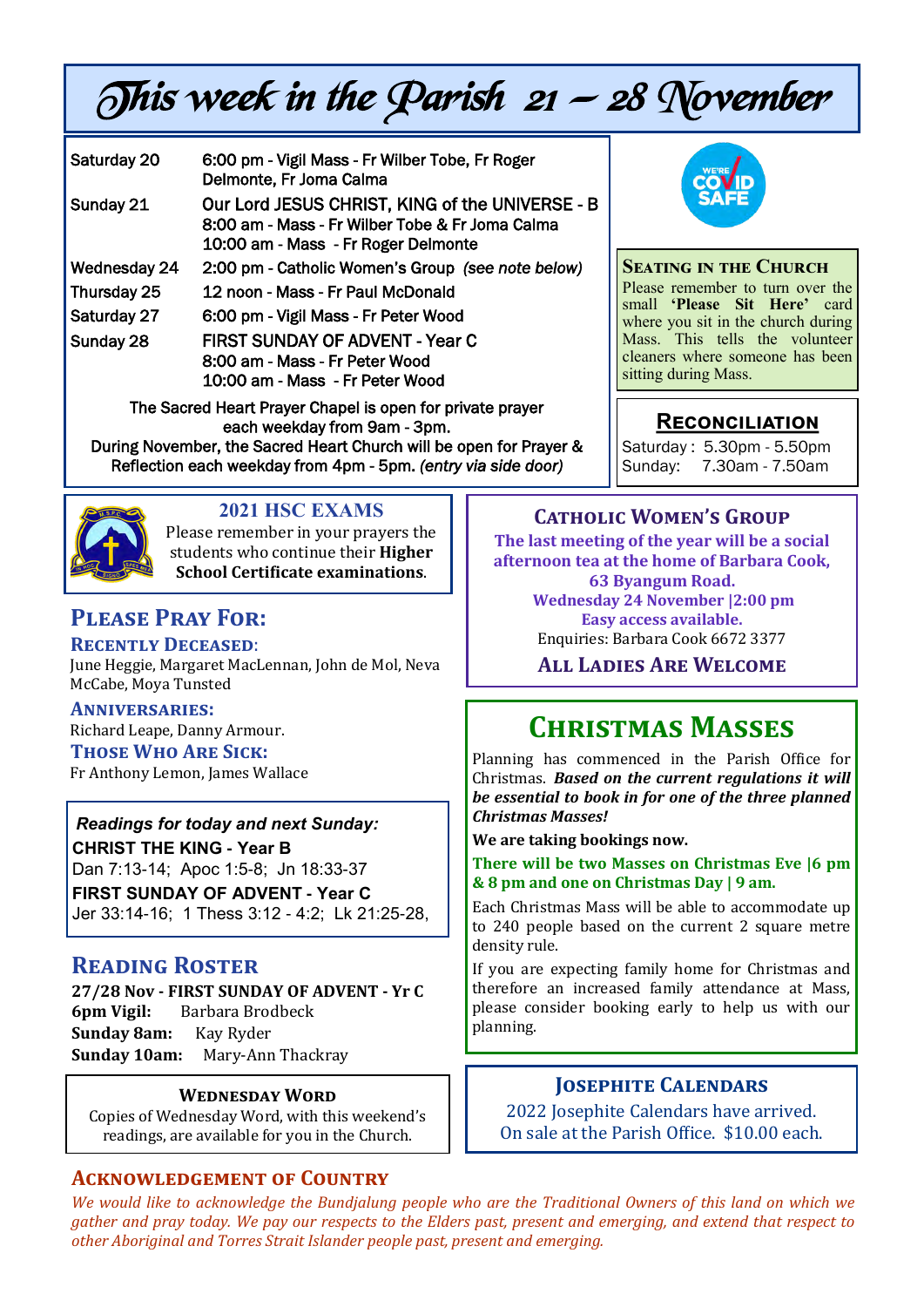#### **Welcome...**

This weekend we welcome to our Parish, Fr Roger Delmonte, Fr Joma Calma and Fr Wilber Tobe (Tweed Heads).

Fr Roger was recently ordained to the Priesthood in the Broken Bay Diocese.

Fr Joma Calma from the Wagga Wagga Diocese, is visiting our Parish with Fr Roger.

#### *Masses this weekend:*

Fr Wilber, Fr Roger and Fr Joma will concelebrate the 6pm Vigil Mass on Saturday evening.

Fr Wilber and Fr Joma will concelebrate the 8am Mass on Sunday morning.

Fr Roger will celebrate a Thanksgiving Mass at 10am on Sunday.

Please keep these priests and their holy ministry in your prayers.

#### **Christmas Carnival - Parish Raffle Tickets**

Prizes include: 1st Prize - \$1,000 cash 2nd Prize - \$250 cash 3rd Prize - \$100 cash Supplementary prizes of hams and other great Christmas treats.

Book of ten tickets  $\omega$  \$1 each = \$10.00 **DON'T MISS OUT!**

Tickets available from the Hospitality Table before or after each Mass - see Barbara, Mary-Ann or Beth; or from Parish Office weekdays. To be drawn on the first weekend in December.

## **Blessed**

#### **Daily Advent & Christmas Reflections**

**Blessed** is a beautifully presented resource containing short daily reflections from Advent through to the Baptism of the Lord.

Only \$4.00 each available from the Parish Office.

## **St Vincent de Paul Society Mary MacKillop Conference, Murwillumbah**

#### **Christmas can be a sad time for those doing it tough. Once again the Mary MacKillop Conference Murwillumbah will be helping those in need to make Christmas special.**

Although we can't supply hampers this year, we will be giving those on our Christmas list **GIFT CARDS or VOUCHERS** to enable them to purchase gifts, toys and festive food.

#### **Please will you consider donating any of the following:**

- **Gift cards or vouchers**  especially on outlets where gifts, toys or something special can be purchased
- **Money**  can be left in a specially marked envelope at Parish or School offices or Vinnies, or on a collection plate at Mass
- **Donate online** to http://donate.vinnies.org.au/christmas-appeal **BUT WHEN YOU REACH THE OPTION ASKING FOR 'COMMENTS OR CONFERENCE NAME' PLEASE WRITE "Conference 43-427" SO YOUR GIFT STAYS IN THIS AREA.**

To give us time to get Christmas help to those who need it we hope most gifts will be received by early December. Thank you very much for anything you are able to do.

#### **An Update on Fr Anthony...**

We've heard this week that Fr Anthony's surgery date is Thursday 25 November, not Friday 26 November as advised last week. Fr Anthony will undergo complex spinal surgery at Princess Alexandra Hospital in Brisbane. The surgery is expected to take 20+ hours to complete and is not without serious risk.

**Fr Paul McDonald will celebrate Mass at 12 noon on Thursday 25 November in the Sacred Heart Church as we pray for Fr Anthony's successful surgery and recovery.** 

We invite parishioners to remember Fr Anthony in prayer throughout the day on Thursday. As well as Mass, the Sacred Heart Church will be open through the day on Thursday from 9 am to 6 pm for private prayer (entry via side door car park side).

Fr Anthony thanks you all for your prayers, your cards and well wishes. He was overwhelmed by the parcel of cards and letters he received this week. Cards and notes may continue to be left at the Parish Office and we will regularly forward them to him.

We'll keep you up to date when there is news to share and ask that you please respect Fr Anthony's privacy. Visitors are restricted.

#### **ORDINATION TO THE PRIESTHOOD Deacon Prodencio Bacuso Bognay**

Please keep Prodencio in your prayers over the coming weeks as he makes his final preparations for Ordination to the Priesthood.

**Deacon Prodencio will be ordained by Bishop Greg Homeming on Wednesday 8 December at St Carthage's Cathedral, Lismore at 6pm.** 

**Murwillumbah bookings for the Ordination must be made through our Parish Office (66721118) as soon as possible to book your place.** 

If there is enough interest, we are planning to take a bus to Lismore. Please phone Parish Office if you would like to travel by bus. Cost for the bus will depend on numbers.

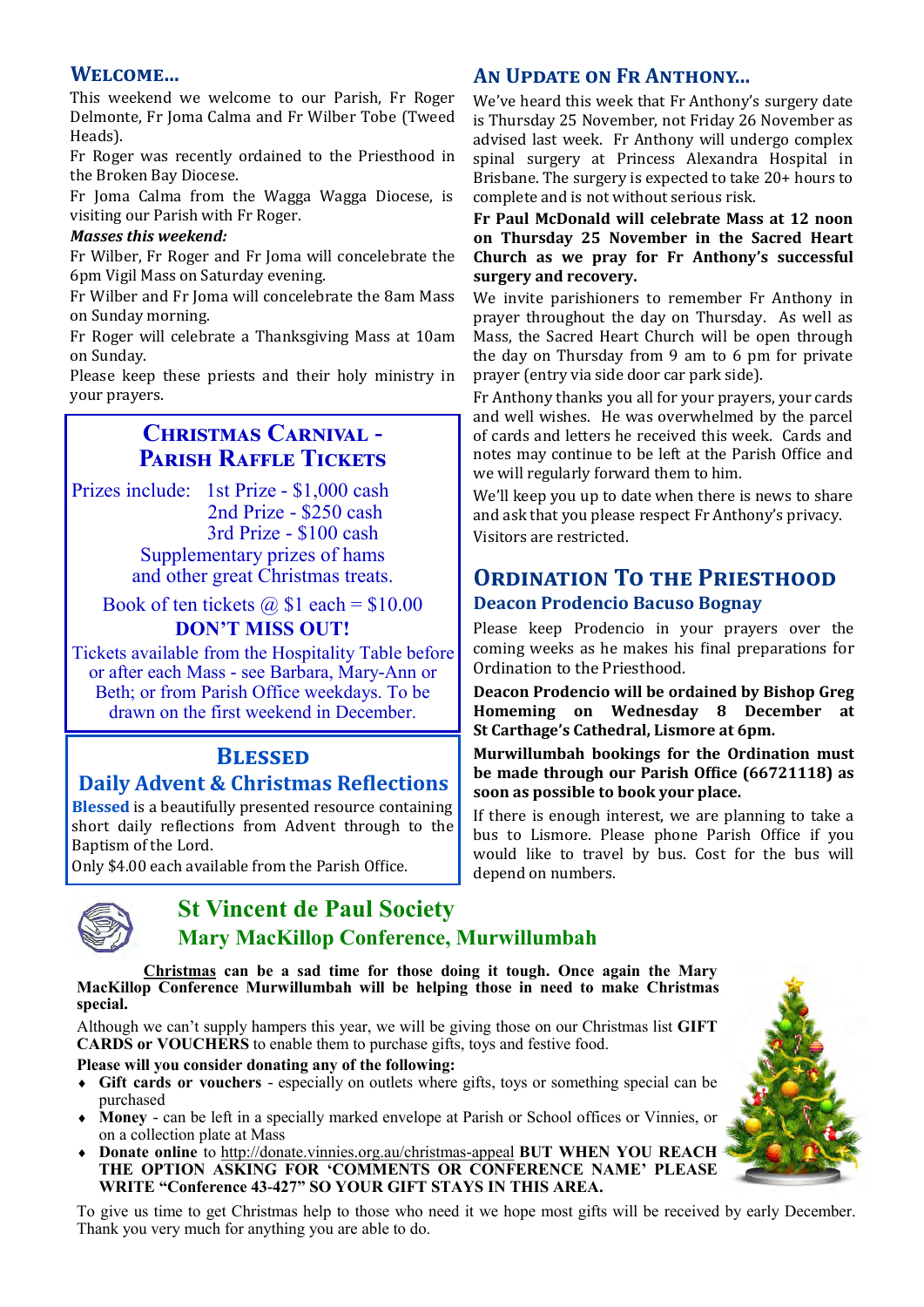

#### **CHRIST THE KING - B**

**RESPONSORIAL PSALM (92)**

**R: The Lord is king: he is robed in majesty.** 

**GOSPEL ACCLAMATION** 

**Alleluia, Alleluia!** 

**Blessed is he who inherits the kingdom of David our father; blessed is he who comes in the name of the Lord. Alleluia!**

## **WEARING OF MASKS**

A reminder to everyone:

#### **you are required to wear a mask indoors when attending Mass**

If you have an exemption from wearing a mask, you are required to carry the exemption from your doctor or a statutory declaration, and to produce this exemption when asked by a regulatory officer.

\* Please be respectful to people who are not wearing a mask as the reasons for not wearing a mask are not always visible or obvious.

## **MASS - What you need to know**

- all Masses are celebrated in Sacred Heart Church (*entry via main entrance only*) – country churches remain closed
- QR check in on arrival or give your name and contact details to our hospitality team
- you are required to wear a mask inside
- please use the hand sanitiser provided
- seats are marked where you can sit
- $\bullet$  please observe 1.5 m social distancing when coming forward for communion
- distribution of communion is strictly **BY HAND**  only
- no congregational singing
- church cleaned after each Mass
- covid-19 safety plan of action in place

Queries or concerns, please contact Mary-Ann in the Parish Office.

#### **View Mass At Home -**

*There are several options to tune into Mass at home when you can't join us:* 

- *Bishop Greg continues to online-stream Sunday Mass on the Diocesan YouTube channel - 9:00 am.*
- *Freeview TV - Channel 10 Sunday 6 am*



### **GLORIA**

Glory to God in the highest, and on earth peace to people of good will. We praise you, we bless you, we adore you, we glorify you, we give you thanks for your great glory, Lord God, heavenly King, O God, almighty Father. Lord Jesus Christ, Only Begotten Son, Lord God, Lamb of God, Son of the Father, you take away the sins of the world, have mercy on us; you take away the sins of the world, receive our prayer; you are seated at the right hand of the Father, have mercy on us. For you alone are the Holy One, you alone are the Lord, you alone are the Most High, Jesus Christ, with the Holy Spirit, in the glory of God the Father. Amen.

### **PROFESSION OF FAITH (Apostles' Creed)**

I believe in God, the Father almighty, Creator of heaven and earth, and in Jesus Christ, his only Son, our Lord, who was conceived by the Holy Spirit, born of the Virgin Mary, suffered under Pontius Pilate, was crucified, died and was buried; he descended into hell; on the third day he rose again from the dead; he ascended into heaven, and is seated at the right hand of God the Father almighty; from there he will come to judge the living and the dead. I believe in the Holy Spirit, the holy catholic Church, the communion of saints, the forgiveness of sins, the resurrection of the body, and life everlasting. Amen.

## **HOLY, HOLY, HOLY**

Holy, Holy, Holy Lord God of hosts. Heaven and earth are full of your glory. Hosanna in the highest. Blessed is he who comes in the name of the Lord. Hosanna in the highest.

## **INVEST WITH PEACE OF MIND**

**www.dif.org.au Phone 1800 802 516 Paying .45% Agents:** ALG/Egan Simpson Solicitors: 15 Prince Street, Murwillumbah.